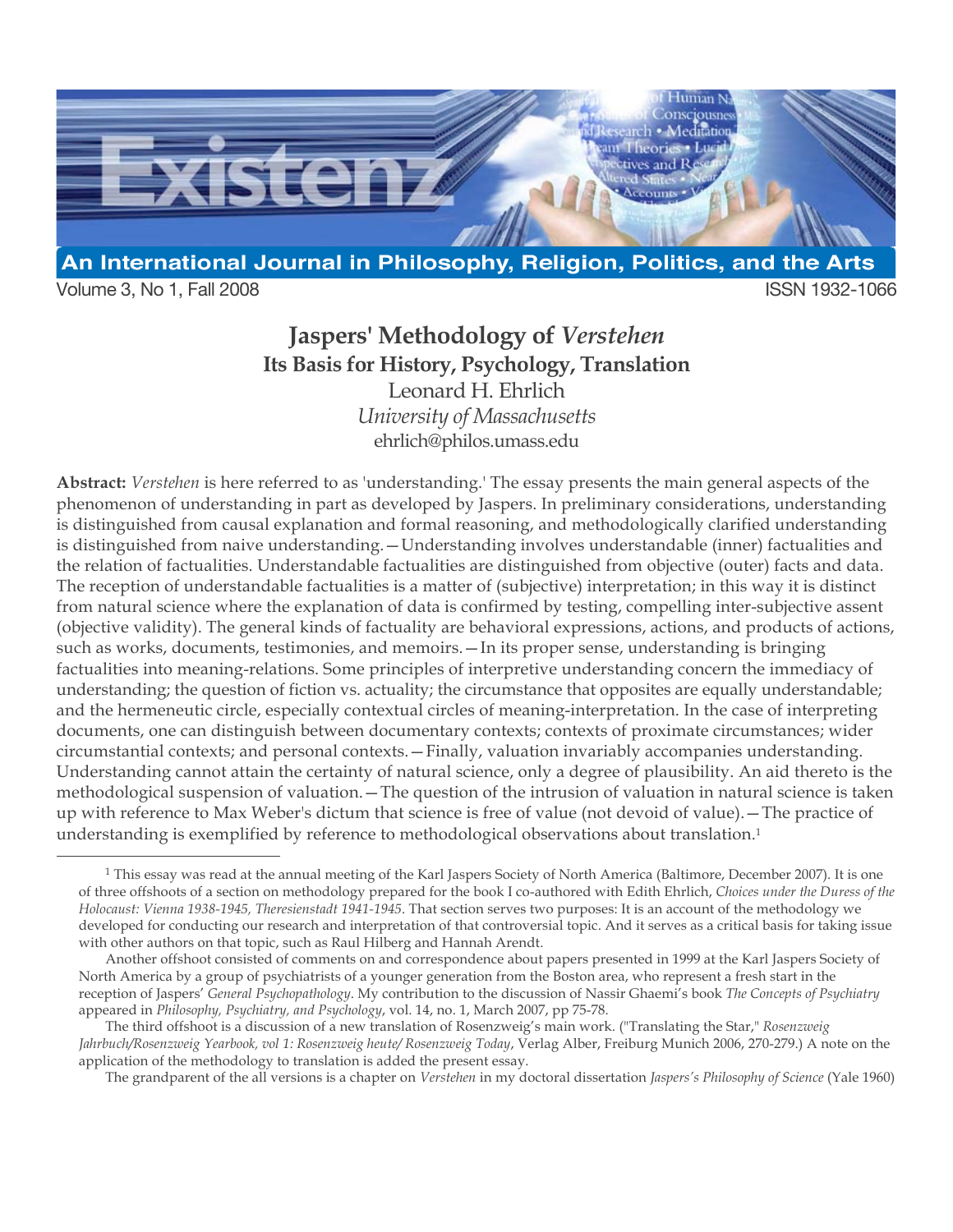The method of *Verstehen* is grounded in the thinking and spiritual being that we all share as humans. It was first articulated as a method in Giambattista Vico's "new science" as a discipline of historical inquiry in distinction from the "science of nature.," i.e., the modern mathematized science of physics, which in Vico's lifetime culminated in the work of Newton. Vico's point of departure was the evident insight that we know what motivates us more readily than we do the workings of nature. In recent generations *Verstehen* has been clarified for the *Geisteswissenschaften*, including historiography, mainly by Dilthey, Max Weber and Jaspers. As a young psychopathologist Jaspers brought the thinking prevalent in *Geisteswissenschaften* into psychiatry, at a time when various schools tended to restrict or to reduce it to medical biology.

Understanding (*Verstehen*) is not a discipline of explaining the physical cosmos or the world of living beings. We do not engage in staged experimentation or controlled observations, or take measurements, and do not produce morphological descriptions or determine physiological functions. In particular, we do not verify causal hypotheses, or establish probabilities, or propose and test theories, and we do not shift explanatory paradigms when we encounter unexplainable anomalies. Instead, we are dealing with human phenomena and events: with deeds and misdeeds; with convictions, predispositions, motivations, challenges, plans, projects; with realization, thwarting and failure; with anticipation and surprise; with resources of response and reaction; with means of manipulation and ingenuity; above all with *freedom*, the freedom of commitment, of responsibility, of more or less calculated choice and risk. We do not explain such phenomena and events, least of all causally, but understand and interpret them.

Also, ours is not a formalizable discipline. While logic may rule in the form of style, coherence and consistency, it is not a matrix for human actualities, and surely not for freedom and choice. Neither will an ideological historiography, nor a dialectical schema do, if it does not serve the complex verities of the subject matter, elicited by means of an earnest and patient understanding.

Understanding is what we all are familiar with; it is the basic thought operation that we pre-reflectively perform every day. Raised to the level of a clarified method, understanding is a critical tool that is involved

in any discipline concerned with the realities of human beings regarded as thinking, spiritual beings. I shall discuss some of its main features.

Let us start with an example of understanding: A little boy falls and cries; his sister who did not fall, begins to cry as well. In this case the sister understands why the boy is crying, and she does so in connection with his falling, just as we understand the little girl's crying out of empathy.

In this instance the girl's crying is readily understandable, though we must note that our understanding it as "out of empathy" is an attribution of an inner phenomenon that is not accessible as an observable fact. The attribution is possible because the one who understands is like the one who is understood. Meaning is meaningful for the being that entertains meaning.

But what about the boy's crying? There are two observable facts, the falling and the crying. It is easy and reasonable to say that the boy's crying follows his falling. But the connection that we understand here is not in the nature of a causal explanation. Indeed, connecting crying with falling might be too facile a way of understanding what is at play. Supposing there was no injury and no hurt, was crying justified? Supposing the boy was not known to be prone to cry, why, then, did he cry? Was it a matter of hurt pride? Did the fall prevent him from doing what he was about to do, and he cried out of frustration? The observable facts are not enough for understanding what there was to understand. We see that there are many possibilities of understanding this incident, and, beyond the mere facts, there are many considerations to adduce in order to arrive at a plausible, if not a final, understanding.

**\* \* \***

*Factualities*. In understanding we refer to observable facts, but it is not the facts per se that we understand but through them the human reality they bespeak. The obvious premise that is at play is that what is understood is the fellow human being. Unlike the object of the natural sciences the object of understanding is like the one who understands, in a way that one's own body, for example, can never be like oneself.

Facts are the alpha and omega of any disciplined inquiry. But what is a fact, in particular with respect to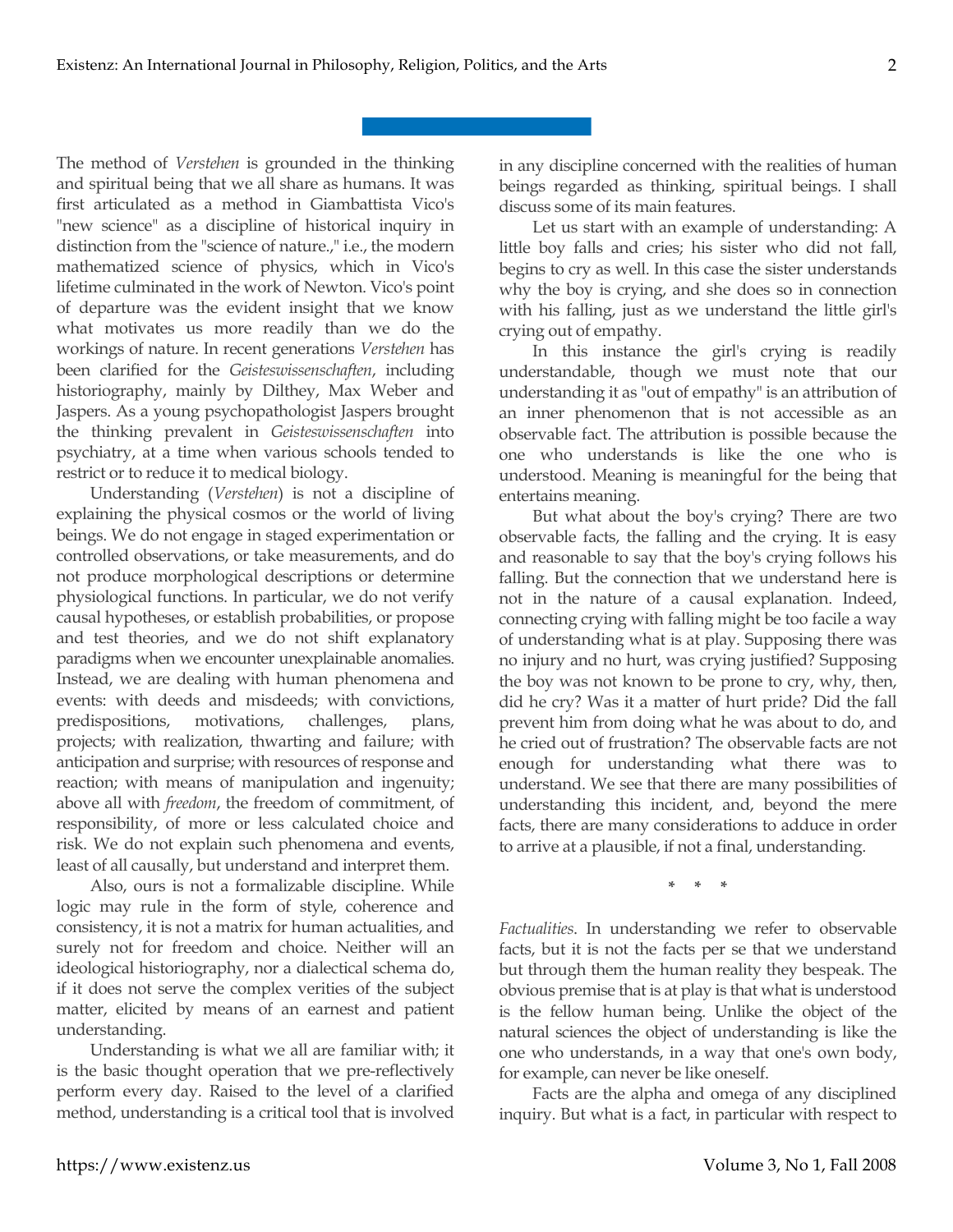understanding? Generally, a fact is what actually takes place in space and time, such that it can be perceived and recorded. But, with respect to understanding, the fact on record is not the same as the actuality that is recorded. The actuality that the factual record refers to is a matter of inner acts, e. g, acts of assessing the situation, of envisaging available alternatives of choice, and of the inner ambiance of moods, aims, experiences, convictions and motives. These are the actualities that we seek to understand, and we must clarify the ways in which they are connected with and perhaps even reflected in the concretely accessible factual material. However, we must note that such understandable content, embedded in a person's own self-consciousness and memory, is not manifest to anyone else but accessible only by way of publicly perceivable facts; hence understanding cannot but be interpretation.

Whether directly or indirectly, the objects of the natural sciences ordinarily make their appearance publicly, by way of perception. But perception is spatial, and spatial categories do not pertain to the inner life. What is "inner" remains an abstract possibility and without consequence, unless realized in the concrete actuality of space and measurable time. For example, an intention that remains merely that is vacuous. But if realized in action, the intention leading to it can make a decisive difference for the protagonist. In a court of law intention is a function of the sentencing process. While there is an understandable connection between an inner understanding and its realization in active life, there is no guaranteed congruence for fallible man. Also, there is no guarantee that what others understand will be at one with what prompted the action; and it might and most likely will be understood variously by different people.

So far we have made a distinction between inner and outer (perceivable) factualities. Inner or subjective factualities that we mean to understand do not exist as perceivable facts. They exist as articulations of selfconsciousness and as attributions to others. In fact, for others they are actual only as attributions by way of concrete factualities that are perceivable, e.g., documents, actions, verbalizations. Understandable factualities as referring to phenomena of inner life of the thinking being, include the realm of the spirit of which we as individuals partake and by which we are affected.

Sometimes we distinguish between fact and datum: The fact is that which occurs; the datum is the occurrence as it is given; in the natural sciences, this distinction is redundant. The distinction becomes

important whenever an occurrence is known not per se but as indicated by the datum. The datum will then also be a fact behind which there is another fact. For this reason that distinction is of signal importance when that other fact is a factuality that is understood. In the natural sciences the datum is the fact with which we operate. But: There is no clear and simple one-to-one relation between the understandable inner factuality and the perceived datum.

In any case, what is understood appears in publicly perceptible outer manifestations. Let us consider some major kinds that Jaspers discusses in *GP*: expressions, actions, and works, though I do so not only with respect to psychology but to the historian and the student of texts and civilization.

**\* \* \***

*Expressions* are behaviors that indicate the meaning of one's inner, i.e., understandable life. Expressive behavior usually arises naturally out of the exigencies of live situations. We double over in pain, scratch in discomfort, our faces show worry, joy, distress. These days we like to speak of body language. There are more complex forms of expression, like laughing when someone is reading, hearing, or seeing something that strikes him as funny. The opposite of fun might also evoke laughter. Most natural expressions can also be faked, controlled, or hidden; in this sense expressions can be deliberate actions.

*Actions* are another kind of outer manifestation of inner factuality; they are the deliberate fulfillment of a task. The factualities behind the outer performance of actions are a person's inner actions, such as perception, memory, judgment, choice, decision, intention, aim, functional aspects of speech and thought, intelligence, and so on; one is not always clearly aware of them. The response by others to one's actions bespeaks their understanding of the agent. However, others might either understand or not, understand correctly or incorrectly; the action as such does not reliably tell us what there is to understand. We cannot always be certain that we understand an action even at the time it occurs, and considerably less so in retrospect and if known only indirectly.

*Works* are products of activities expressive of rational understanding, as well as of spiritual imagination and creativity. Manifestations such as language, documents, reports, memoirs, testimonies, literary works, works of art and artisanship, have been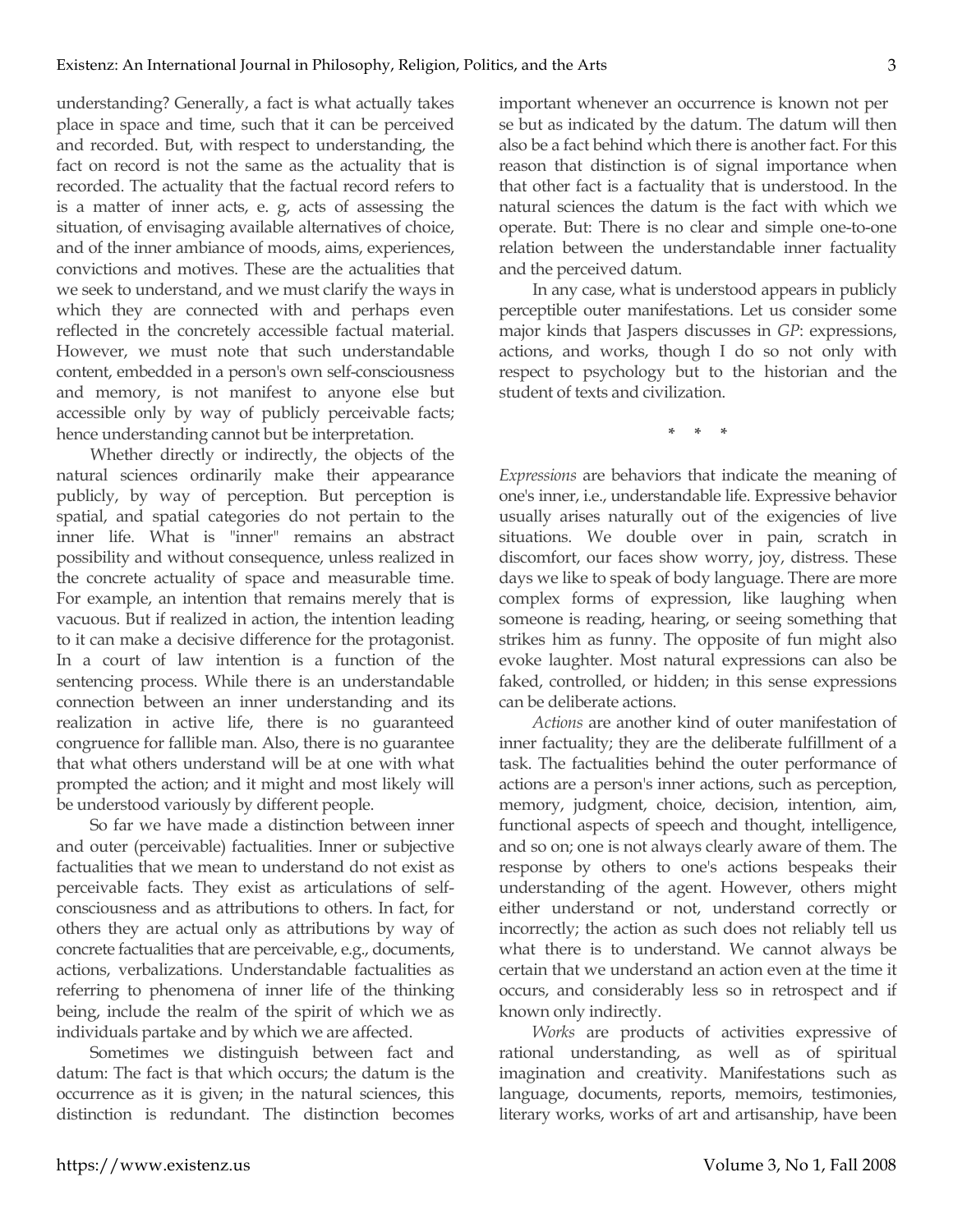the tools and the objects of historical research. However, just as important are such concrete embodiments of intangibles as the force of law, the institutional trappings and exercise of authority as well as the culture of deference connected with it, the order and organization of public affairs and transactions.

**\* \* \***

*Documents* are the mainstay of the historian or researchers in the social sciences. One has to be cautious in the use of this material; for example, one has to ask under whose authority it was written, when and for what purpose; one can elicit some information from the style and phrasing. By immersing oneself in the relevant documentary material one can gain experience in reading between the lines; one becomes sensitive to nuances in expression—perhaps one can even discern what cannot be said explicitly or literally. Jaspers points out that there is a point in the practice of a good psychiatrist when his psychological understanding is not only a methodical doing but also an art, even as a practiced physician's diagnostic activity is not only scientific practice but also an art.

*Testimonies* are statements about what one has witnessed or experienced. Much depends on the reliability and the trustworthiness of the witness. One has to distinguish what was actually witnessed from the witness's interpretation. Memory can be deceptive: essential features may be forgotten, others conflated. The interviewer may slant the question such that the answer expresses what he wants to hear. The one who judges the credibility of the witness may be influenced by prejudgments that negatively affect his own credibility. The one who testifies may be burdened by a reputation that affects his credibility in turn. Prosecutors have reason to take great care in selecting witnesses who would support their case. Any testimony given after decades of reflection about an event will likely have been modified by the protagonist's interpretation of his role.

*Memoirs* are of vital importance since they are the testimony to what one had personally endured and witnessed. Yet memoirs invariably contain references to matters that extend beyond what one had actually experienced and witnessed; with respect to such matters memoirs are at best unreliable, at worst misleading because the writers were not present at or even near to those events.—*Reports* by third parties are troublesome, especially if their authors have the reputation of objectivity and rely on informants they consider to be above reproach.—*Literary works*, whether novel or drama, are compelling vehicles for gaining insight into aspects of history; and good history is most compelling when it reads like a novel.

**\* \* \***

*Understanding Factualities*. Factualities alone do not constitute understanding. A factuality is understood in the full sense when it is connected with other inner factualities. I repeat: unlike the material and biological object, the object of understanding is like the subject: it is the human being that understands, it is the human being that is understandable, and it is the human being that is understood. The intended object of understanding is the human being behind his appearance, that is, behind his mien and his actions that can be observed or reported in documentation.

Understanding connections between understandable factualities is commonplace as well as complex; if it is to be a tool of disciplined inquiry leading to supportable plausibilities additional distinctions and some guiding principles have to be discussed.

**\* \* \***

*Immediacy*. The evidence for the connection of what is understandable is not dependent on any inference, i.e., neither on logical deduction nor on inductive reasoning. The evidence for understanding is irreducible, it is immediate. The evidential character is inherent in understanding in the same manner as the evidential character in perception. One cannot deny seeing what one sees, though one might misperceive, or be deluded. And one also cannot deny understanding what one understands, though one might misunderstand, or be deceived, or predisposed to understand in a certain way.

The immediacy of understanding can be illumined by considering an exceptional occurrence. The exception is understood as compellingly as the normal case. It is not understood as exception, for it is understood immediately, on its own terms. The evidence for understanding the connection is neither augmented nor diminished by the frequency of the specific occurrence, or, by its lack. We understand not through experience of an occurrence but upon the occasion of an experience. What we understand is not,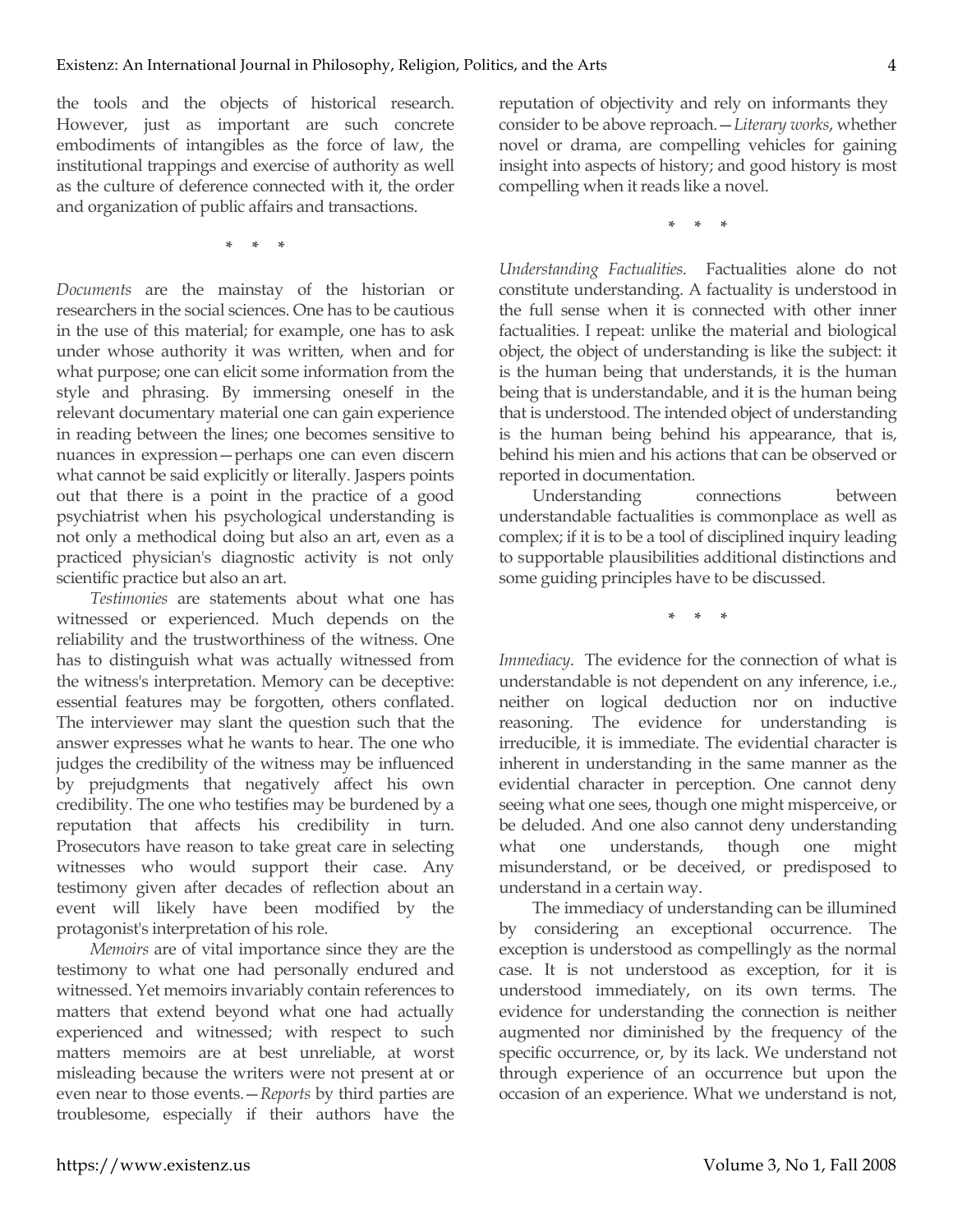as such, experienced, nor can it be experienced. It is evidential and convinces through itself or not at all.

How is understanding pertinent to the individual case? Expectations based on understanding are not a matter of inferring general rules guiding specific instances, but a matter of what, on the basis of one's experience, is normal. If an occurrence goes counter to expectation, one might think that one no longer understand one's world, though by understanding the unexpected turn of events, one might reorient and readjust. Understanding concerns the realm of possibilities of the individual case or the specific phenomenon, not the enactment of predictable causalities.

**\* \* \***

*Fiction and Actuality*. The evidence of what is understood depends neither upon the occurrence of a specific instance nor upon the frequency of its recurrence. The operative rule here is that of the plausible possibility. The challenge is to understand the possibility that accounts for all that is understandable in what actually occurred. But is all that is understandable ever available? In the administration of law, for example, the absence of witnesses or of a confession, peripherals such as circumstances, opportunity, and implied motive are often determinative of conviction. Conviction will fail, if only one juror entertains a reasonable doubt. On the other hand, it happens that the innocent are convicted.

The fictive, for example the story concocted by a novelist or a playwright, is understood as compellingly as the actual. It is no wonder that there is an intimate relation between story-telling and historiographic narrative. Some historical novels give a more compelling representation of a historical epoch than a work of scholarly history (Scott, Dumas). Some works of history are literary masterpieces (Churchill, Gibbons). Churchill would have to be considered most seriously, at least as regards the history of Britain's involvement in the Second World War. The plausibility of any disagreement with what Churchill writes will have to rest on as solid a basis as Churchill's account.

Even as nature supposedly abhors a vacuum, so the creature that exists by understanding and tries to understand what there is to understand, will fill a gap in his understanding with any plausibility, even a fiction.

**\* \* \***

*Opposites*. Even as the fictive is as compellingly understandable as the actual, so opposites are equally understandable. And one can understand opposites such that they lead to the same conclusion. Moreover the same factuality can just as compellingly be understood in opposite ways. The actual frequency of one such alternative in no way diminishes the compelling equipossibility of the other, and neither one would render the other anomalous. And both may be true, albeit in each case in some specific sense. Ambiguity of meaning is a constant possibility. Where ambiguity proves to be untenable, resolving the issue by invoking the law of non-contradiction will be the arbitrary choice of one opposite in favor of the other. Instead, the equipossibility of opposites presents a challenge to the researcher to arrive at the greater plausibility among the alternatives. And this brings us to the question of the resources for such a resolution, especially that of relevant background, and attendant circumstances.

**\* \* \***

*Hermeneutic Circle*. The problem of the status of the particular understood factuality also hinges on whether it can be isolated. The particular natural occurrence (fact) remains unchanged in its isolation, no matter how varied the alternative schemes are by which it is explained, and no matter how comprehensive such explanatory schemes are. (The fact of the upward motion of the flame remains the same whether explained by Aristotle – fire tends toward its proper region in the universe, which is the uttermost sphere of the stars – or by the laws of thermodynamics.) In contrast to the natural fact, which remains fixed even when explanations change, the understandable factuality is in constant flux according to the meaning by means of which it is understood. What can be isolated and remains factually fixed is the empirical manifestation of the understandable factuality, i.e., the documentation or the testimony of the witness. But understanding the factuality (indicated by the documentation) depends on a perspective from which it is understood and a mind that understands it from the purview of that perspective. It is not surprising, nor indicative of erroneous interpretation, nor a coincidence, but an inescapable methodological predicament basic to understanding, that the meaning of understandable factualities is educed and penetrated by way of alternative understandings and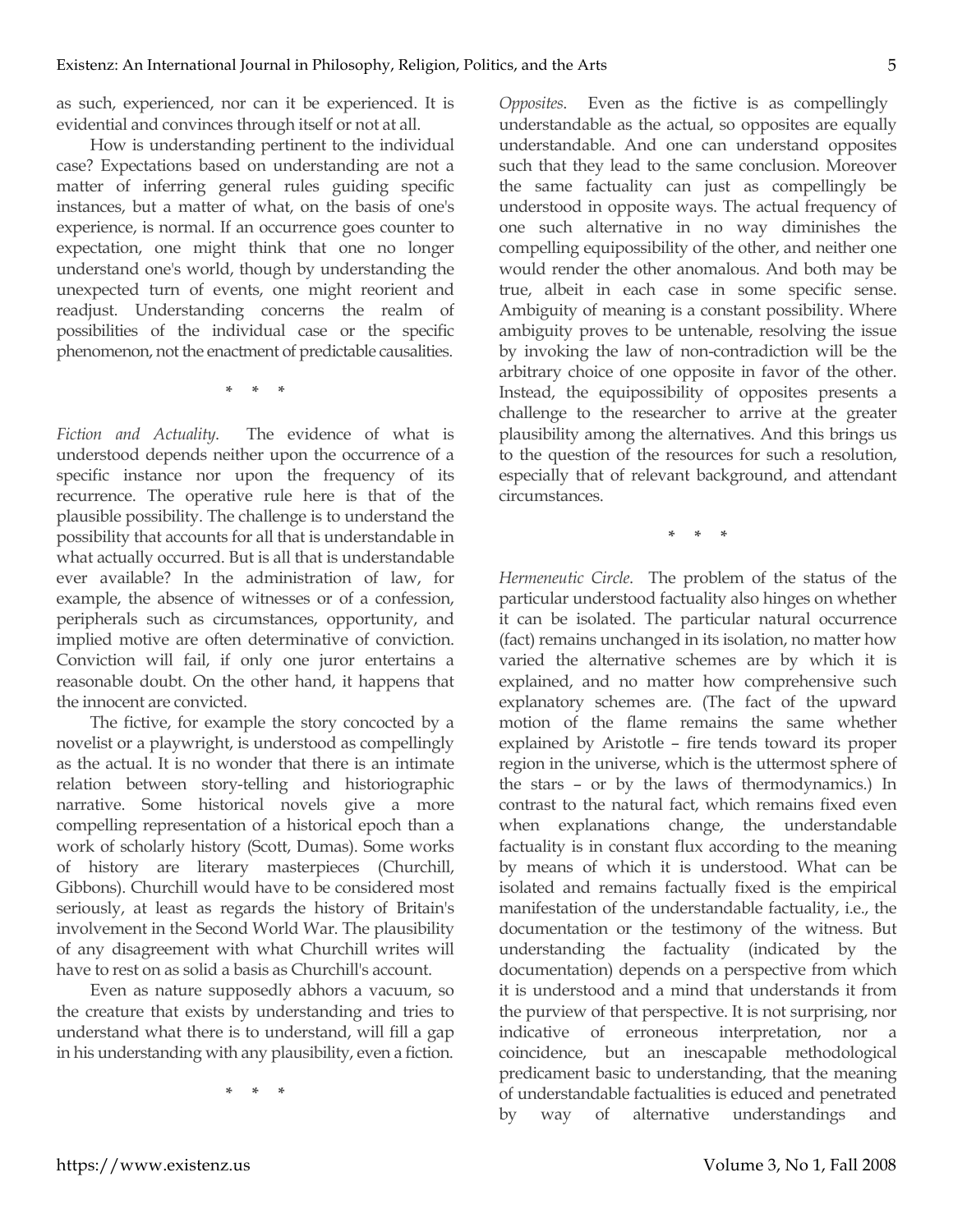ramifications. The particular factuality is always placed within and should be recognized as an offshoot or a glimpse of a wider context of a complex thought-nexus of a person, or of the prevailing (social, political, cultural, religious, or ideological) embodiment of ideas.

The deeper this encompassing context is penetrated the more soundly the particular is understood. The less the context is regarded, the shallower and bleaker the understanding. Increasing understanding of the isolable mental factuality or content depends on decreasing its isolation and on apprehending it in ever-wider connection with other manifestations of thought contexts. Yet insight into this encompassing thought context is gained only by way of the particular understandable factuality or content. The particular is indicative of the context, the context informs the particular with meaning. Each presupposes the other. The particular mental factuality or content is not recognized as mental unless encompassing mental reality is presupposed, whose manifestation it is considered to be. Encompassing mental context is cognitively not real unless it is understood by way of its particular manifestations. This cognitive movement within an ever-widening circle from thought horizons to thought factuality, from thought factuality to thought horizon, is called the hermeneutic circle.

For an example we consider a distant epoch, the Dark Ages. In the general concept of those times we designate them as 'dark' because of the paucity of documentation. From the little that is extant, and especially in consideration of the context of what came before and after, we know there was a loss of learning, of literacy, and of writing, a disruption of politically, legally, economically, and commercially ordered and settled life, a decline of worship of gods or God, all largely engendered by the ongoing invasions of still barbarous Germanic tribes.

But usually we are dealing with overwhelmingly well documented and richly attested sources indicative of a wealth of relevant concentric or overlapping or conflicting contextual backgrounds that, in their turn, determine the significance of those sources. Let me mention four of the kinds of contextual backgrounds that are particularly indispensable in understanding what can most plausibly be said really to be the case.

**\* \* \***

First, there is the documentary context. Most documents are part of a set of documents. To be sure, a

particular passage in a document will have a meaning in its own right. Yet its meaning may well be modified through its place within the document or even of the document as a whole. There are also the questions regarding the author, rhetoric, purpose, and intended recipient to consider. Equally indispensable is the context of a related set of documents. Secondly, there is the context of proximate circumstances. Thirdly, there are wider circumstantial contexts to consider, which are indispensable especially in understanding an aspect of history, since such wider contexts decisively determined the context of proximate circumstances.

One more context needs to be considered, which, for a lack of a better term, we may call the personal context. When one embarks on the task of understanding a topic, one does not do so with a blank mind. We have reasons for inquiring into the topic, and we bring into play impressions gained from hearsay, or from what we have read, and for some reason we may be predisposed to understand our findings in a certain way, thus slanting our reception and use of documentation and evidence. It was Leopold von Ranke, the great 19<sup>th</sup> century historian, who strongly cautioned against depending on histories based on ideological orientations or prejudices, whether religious, or political, philosophical, or historiographical. For the historian he insisted instead on the primacy of the authentic documentation and reports of reliable witnesses. As regards authentic documentation, the problem is not so much a matter of availability and of selection among the available documents, as it is the use that is made of documents. The main stress of Ranke's methodological caution lies on not entering the hermeneutic circle of understanding factualities (documents, eyewitness reports) by depending on perspectives of the general picture provided by others, but to derive a general interpretation through a thorough understanding of factualities. There is more to this than merely disdaining history based on derivative research. We cannot become oblivious to what we have learned about a topic of inquiry in order to begin investigating. In fact, what others have had to say about it is indispensable for arousing curiosity, posing problems, and being challenged to look for oneself.

While these predispositional perspectives cannot be obliterated nor their motivating impulses denied, Ranke, in effect, suggests that, for the sake of critical, methodical understanding they be suspended, if not bracketed out (in the manner of the *epochē* in Husserl's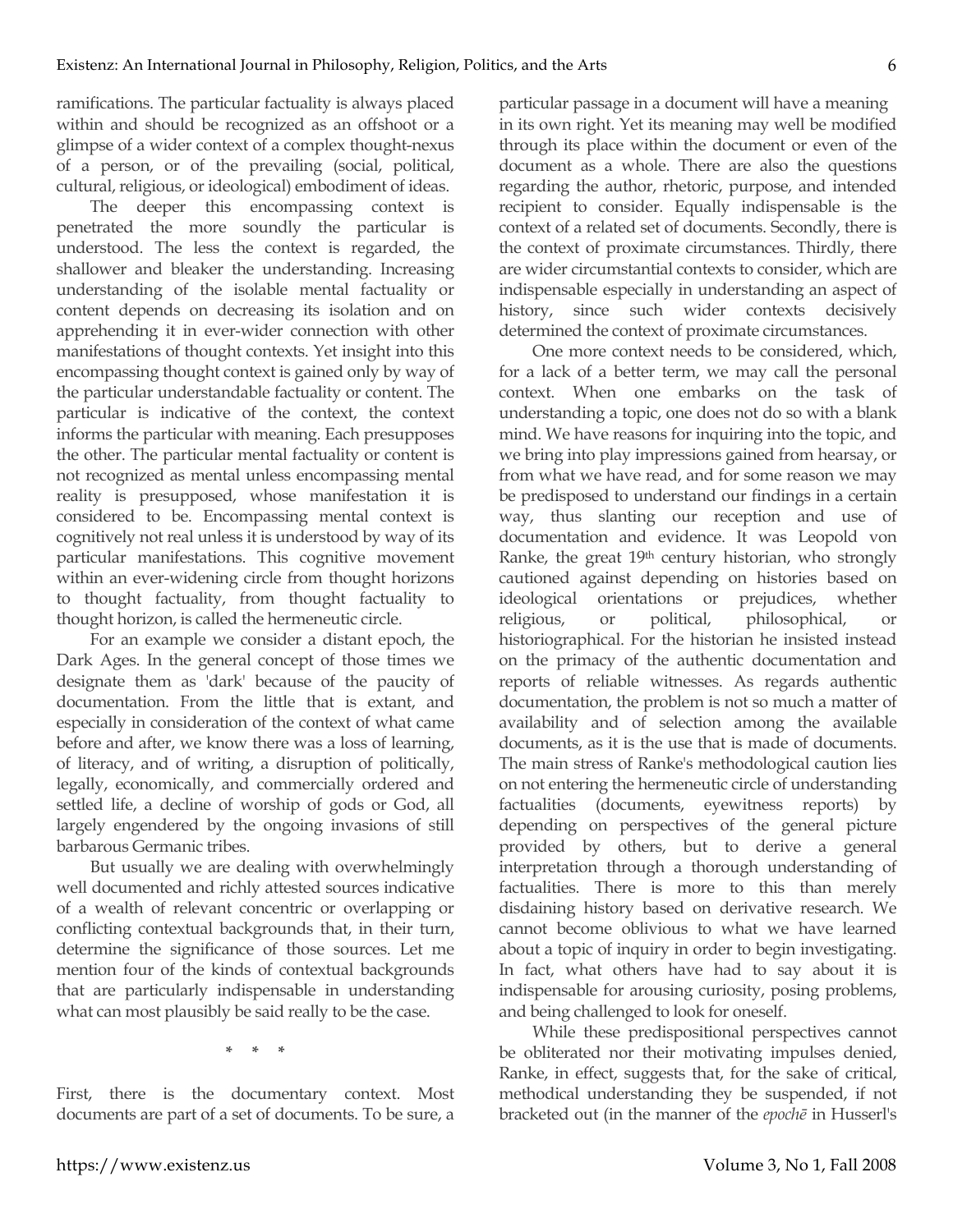phenomenology). An author, more or less subtly, appeals—by means of epithets or insinuations, or through innuendo—to the context of the reader's expectable predispositions, thereby involving the reader in interpretation. And the reader's hermeneutic predisposition can be expected to be at play even if not overtly courted, and even if he is asked that it be suspended.

**\* \* \***

One last characteristic of understanding is that valuation walks in lockstep with understanding. In other words: to be understood also means to be appraised. The minimal value inherent in understanding is consistent with reference to true-false, correct-incorrect, but extends also to right-wrong, goodbad, good-evil, worthy-reprehensible, loyaltreacherous, etc. Valuation pertains to the understanding of the author, and *a fortiori* to that of the reader. In fact, the author cannot avoid the reader's valuation that accompanies his understanding of what he reads, and *volens* or *nolens* the author provokes the reader's valuation. Sarcasm, innuendo and obfuscation are often an author's surreptitious but deliberate means of evoking a certain valuation on the part of the reader, short of clearly stating it himself, be it for lack of evidence or certainty. The tendency of judging what one understands is an ever present and ever ready personal hermeneutic context. What other researchers into a topic of interest to us have produced by way of direct or implied value judgments would be of invaluable help to us in posing questions, searching for factualities, illuminating hermeneutic contexts, and establishing plausible understanding—and valuation.

The inevitable resonance of valuation with understanding may interfere with methodical inquiry. In the natural sciences this can take many forms. Prior to the rise of modern science Aristotelian teleology prevailed because it supported the biblical view that God, in creating the universe, "saw that it was good." Yet while the reaction to it led to the rise of inquiry into (the truth of) what is actually the case and into the calculable causes for it, i.e., a methodical inquiry conducted for its own sake, it was in turn impelled by the possible valuable use to be made of the result of the inquiry. The intertwining of scientific inquiry and the (largely technological) application of whatever knowledge is gained persists to this day. That scientific research (pure or basic science) can proceed only by *suspending* value considerations has been a stumbling block to its acceptance, from Galileo's theory of heliocentrism to Darwin's evolution of species. The problematic nature of Max Weber's principle that natural scientific inquiry be free of value—though not devoid of value—is well known. And yet scientists proceed under that supposition as they aim at suspending valuation. Scientific inquiry and its useful results cannot be a matter of command performance. The pioneering nuclear scientists are neither praiseworthy for benign, nor guilty of horrific applications of the results of their research, unless they participate in the realization of that application.

Can there be an analogous demand of keeping methodical understanding free of value judgment, considering that, since it is inextricably linked to understanding, it can hardly be suspended? What is called for is the enactment of a distinction between judging and prejudging; keeping an open mind in inquiry; maintaining a posture of justness and fairness; since opposites are equally possible, seeking out the alternatives of contextual interpretations and weighing their respective plausibility; and to be critically mindful not only of the limits of the understanding and judgment of what others have presented, but of one's own.

**\* \* \***

We have discussed understandable factualities, understanding as interpretation, the immediacy of understanding, the equal possibility of opposites, movement within hermeneutic circles, the intertwining of valuation and understanding, et al. Our discussion proceeded in the manner of discourses on method (not methods), namely that of understanding raised to the level of methodical inquiry. Those characteristics of understanding must not be understood as axioms since they are not mutually exclusive. Rather, methodologically they inhere in the phenomenon of understanding. They support one another and thus the whole structure of the method of understanding. In the flux of understanding they operate together.

**\* \* \***

In the following note on *Verstehen* in translation, in particular in regard to the hermeneutic circle, I am paraphrasing the section "On Translation" from my review of a new translation of Rosenzweig's *Star of Redemption*.